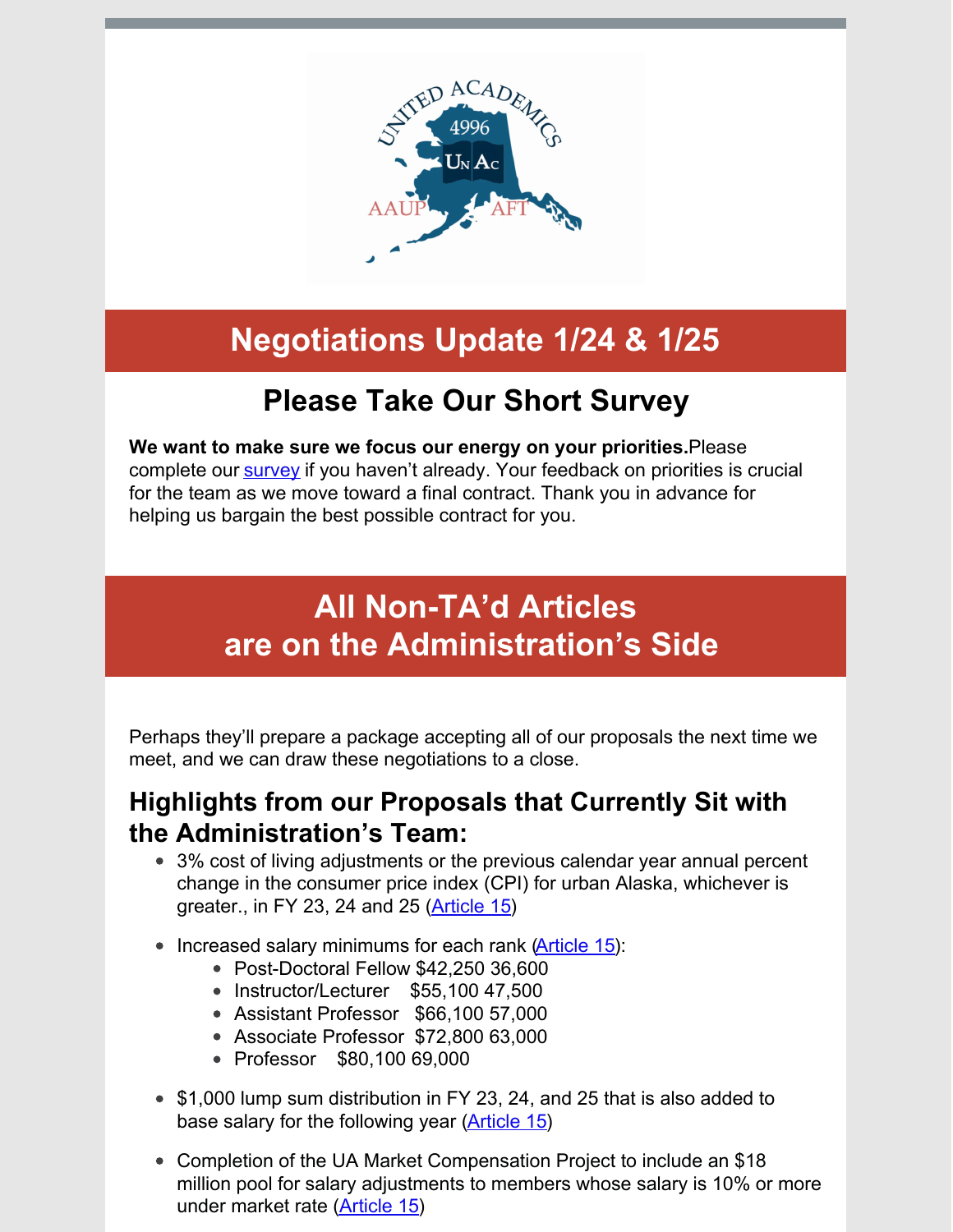- Convening of an equity labor-management committee to determine the process for an equity study, with \$1 million provided to bring all UNAC members to equitable levels of compensation. [\(Article](http://unitedacademics.net/wp-content/uploads/2021/10/Article-15-UNAC-proposal-10-18.pdf) 15)
- Professional development funds in FY 23, 24, 25 Article 16)
- 85% University contribution to health care costs [\(Article](http://unitedacademics.net/wp-content/uploads/2021/10/Article-16-UNAC-10-19.pdf) 16)
- Raise the University Pension Plan wage base to the current Social Security Wage Base in effect July 1, 2022, and adjust to current base on July 1 of each succeeding contract year ([Article](http://unitedacademics.net/wp-content/uploads/2021/10/Article-16-UNAC-10-19.pdf) 16)
- Add Indigenous People's Day as a holiday Article 16)
- 10 days FTO cash-in per academic year *[\(Article](http://unitedacademics.net/wp-content/uploads/2021/10/Article-16-UNAC-10-19.pdf) 16)*
- Codify the UNAC Sick Leave Bank, formerly the UAFT Sick Leave Bank [\(Article](http://unitedacademics.net/wp-content/uploads/2021/10/Article-16-UNAC-10-19.pdf) 16)
- Add parental leave to eligibility for UNAC Sick Leave Bank A[rticle](http://unitedacademics.net/wp-content/uploads/2021/10/Article-16-UNAC-10-19.pdf) 16)
- Voluntary Early Retirement Program [\(Article](http://unitedacademics.net/wp-content/uploads/2021/10/Article-16-UNAC-10-19.pdf) 16)
- Free Parking [\(Article](http://unitedacademics.net/wp-content/uploads/2021/10/Article-16-UNAC-10-19.pdf) 16)
- Multi-Year Contracts for Non-Tenure Track faculty [\(Article](http://unitedacademics.net/wp-content/uploads/2021/11/Article-9-UNAC-Counter-11-16.pdf) 9)
- Revised land acknowledgement (**Article 1**)
- Non-Discrimination against UNAC leadership in shared governance roles [\(Article](http://unitedacademics.net/wp-content/uploads/2021/11/Art-3-UNAC-Counter-11_16.pdf) 3)
- Continued [endorsement](https://www.google.com/url?sa=t&rct=j&q=&esrc=s&source=web&cd=&cad=rja&uact=8&ved=2ahUKEwiA7NqpktX1AhVHH0QIHYbOCOwQFnoECA0QAQ&url=https%3A%2F%2Fwww.aaup.org%2Freport%2F1940-statement-principles-academic-freedom-and-tenure&usg=AOvVaw16VBh4bSPxIZ6sHvZbI8fV) of AAUP "1940 Statement of Principles on Academic Freedom and Tenure with 1970 Interpretive Comments," issued by the American Association of University Professors and the Association of American Colleges, and the 1999 statement "On Collegiality as a Criterion for Faculty [Evaluation"](https://www.google.com/url?sa=t&rct=j&q=&esrc=s&source=web&cd=&cad=rja&uact=8&ved=2ahUKEwi-mLzUktX1AhUVJUQIHa8bASQQFnoECAcQAw&url=https%3A%2F%2Fwww.aaup.org%2Freport%2Fcollegiality-criterion-faculty-evaluation&usg=AOvVaw1gHBIDblhMX-mWcHiYb_hz) [\(Article](http://unitedacademics.net/wp-content/uploads/2021/12/Art-6-UNAC-Counter-11-29.pdf) 6)
- Longer notice time for non-renewal of faculty members [\(Article](http://unitedacademics.net/wp-content/uploads/2021/11/Article-9-UNAC-Counter-11-16.pdf) 9)
- Simplified annual activities report [\(Article](http://unitedacademics.net/wp-content/uploads/2021/11/Article-9-UNAC-Counter-11-16.pdf) 9
- Protections for tenured faculty in [discontinued](http://unitedacademics.net/wp-content/uploads/2022/01/Article-10-UNAC-Proposal-1-25-22.pdf) or reduced programs **Article** 10)
- Adding the Seven Tenets of Just Cause and progressive disciplinary training for administrators, to clarify disciplinary procedures [\(Article](http://unitedacademics.net/wp-content/uploads/2022/01/Article-11-UNAC-Counter-1-18-22.pdf) 11)
- Clear definition of program coordinator/head, department chair/head duties, clear nomination process, and workload credit for duties [\(Article](http://unitedacademics.net/wp-content/uploads/2021/11/Article-13-UNAC-Counter-11-1-21.pdf) 13)
- Meet and Confer meetings and cooperation between UNAC and Administration regarding health and safety workplace issues [\(Article](http://unitedacademics.net/wp-content/uploads/2021/11/Article-17-UNAC-counterproposal-10-26.pdf) 17)
- The right to work remotely when possible without compromising quality of work [\(Article](http://unitedacademics.net/wp-content/uploads/2021/11/Article-17-UNAC-counterproposal-10-26.pdf) 17)
- Technology updates every 2-3 years [\(Article](http://unitedacademics.net/wp-content/uploads/2021/11/Article-17-UNAC-counterproposal-10-26.pdf) 17)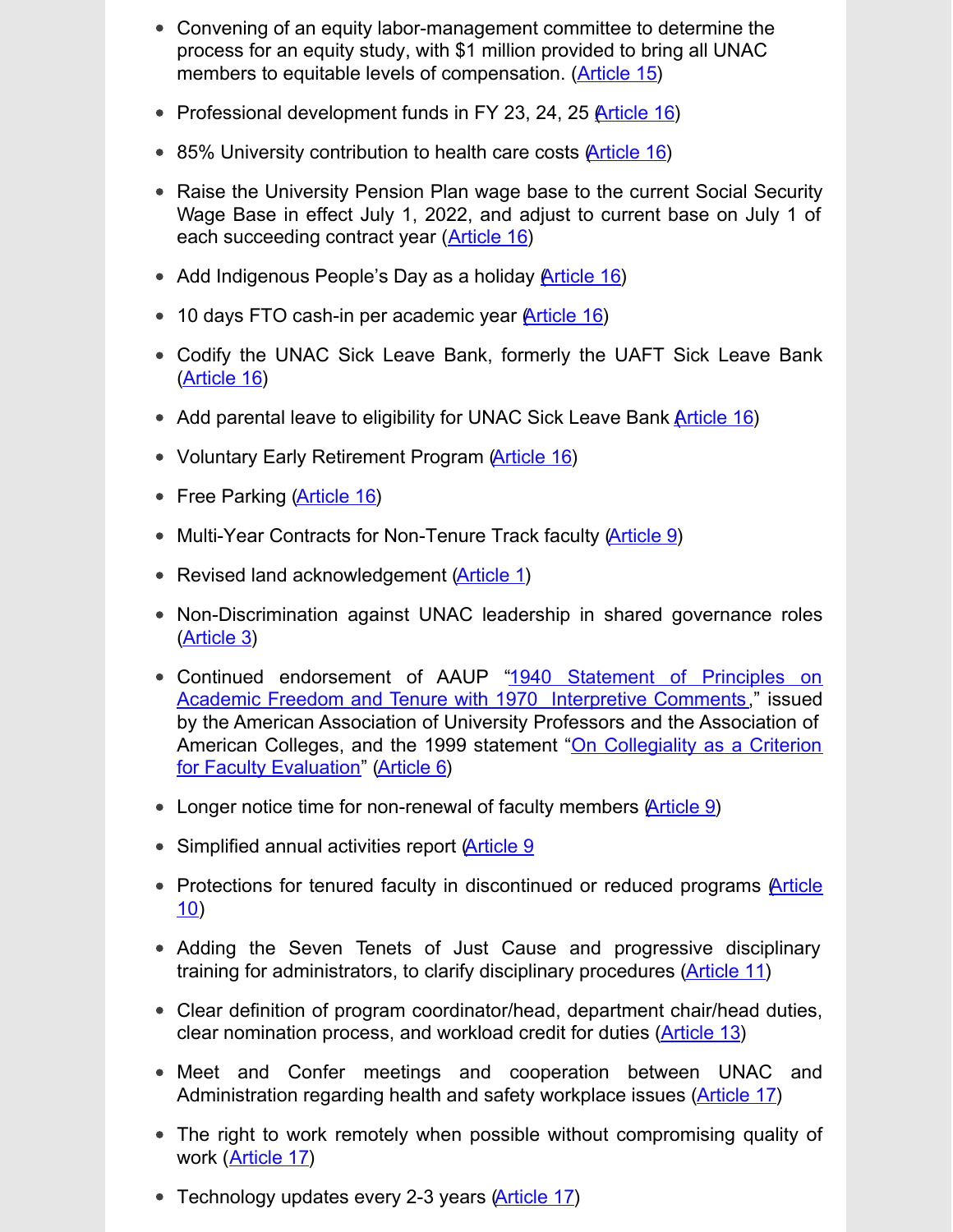Extended allowable hours of outside employment to accommodate faculty members who require clinical or shop hours in excess of 10 hours per week, not to exceed 27.5 hours per week, in order to remain certified in their field. [\(Article](http://unitedacademics.net/wp-content/uploads/2021/11/Article-17-UNAC-counterproposal-10-26.pdf) 17)

## **Shared Governance in a Collective Bargaining Environment**

On January 14, the UA General Counsel's office sent an opinion memo to Faculty Senate presidents and the chair of Faculty Alliance. On January 18, they presented Article 2 and focused an hour-long discussion on conflicts of interest with UNAC leaders who also participate in shared governance, without once bringing up the opinion memo from UA's General Counsel.

Five days later, the Administration's lead negotiator and Director of Labor Relations and Employee Engagement sent the memo to Abel, Melanie, and Tony. This memo, which didn't need to be written, should have been sent to UNAC's Executive Board, not the Negotiation Team.

### **Highlights from General Counsel's Opinion Memo:**

- Acknowledges that **NWCCU** [accreditation](https://nwccu.org/accreditation/standards-policies/standards/) standards require faculty, staff, and student inclusion for matters in which each has a 'direct and reasonable interest,'
	- Clarifies that the above inclusion is advisory only and "these NWCCU requirements do not affect ultimate (administrative and Board of Regents) authority for decision-making."
- **Emphasizes BOR [policy](https://www.alaska.edu/bor/policy-regulations/) (03.01.010.D) stating that governance carries out** its functions "subject to the authority of the board, the president and the chancellors."
- Asserts that "governance does not have a role in the collective bargaining process or in asserting rights of represented employees under the Collective Bargaining agreement."
- Claims that bargaining unit members, who ARE the union, do not have the university system's best interests at heart by stating, "Unions by law must serve the interests of employees, not the employer." By protecting faculty working conditions, the union contributes to the health and functioning of our 3 separately accredited universities.
	- Faculty are the university system, and faculty are the union. Without a full-time faculty workforce, there would be no university system.
- Intimidates leaders of Shared Governance by claiming that "Governance" actions affecting terms and conditions of employment addressed in the CBA or impacting bargaining potentially establish unfair labor practice claims."
	- To be clear, Faculty Senates and Faculty Alliance cannot commit an unfair labor [practice](https://law.justia.com/codes/alaska/2020/title-23/chapter-40/article-2/section-23-40-110/); only the union or the administration can do that.
- Asserts that "participation by union leadership in governance roles would create a structural conflict of interest whenever governance matters affect union interests"

### **Examples of When Governance Matters Affect Union**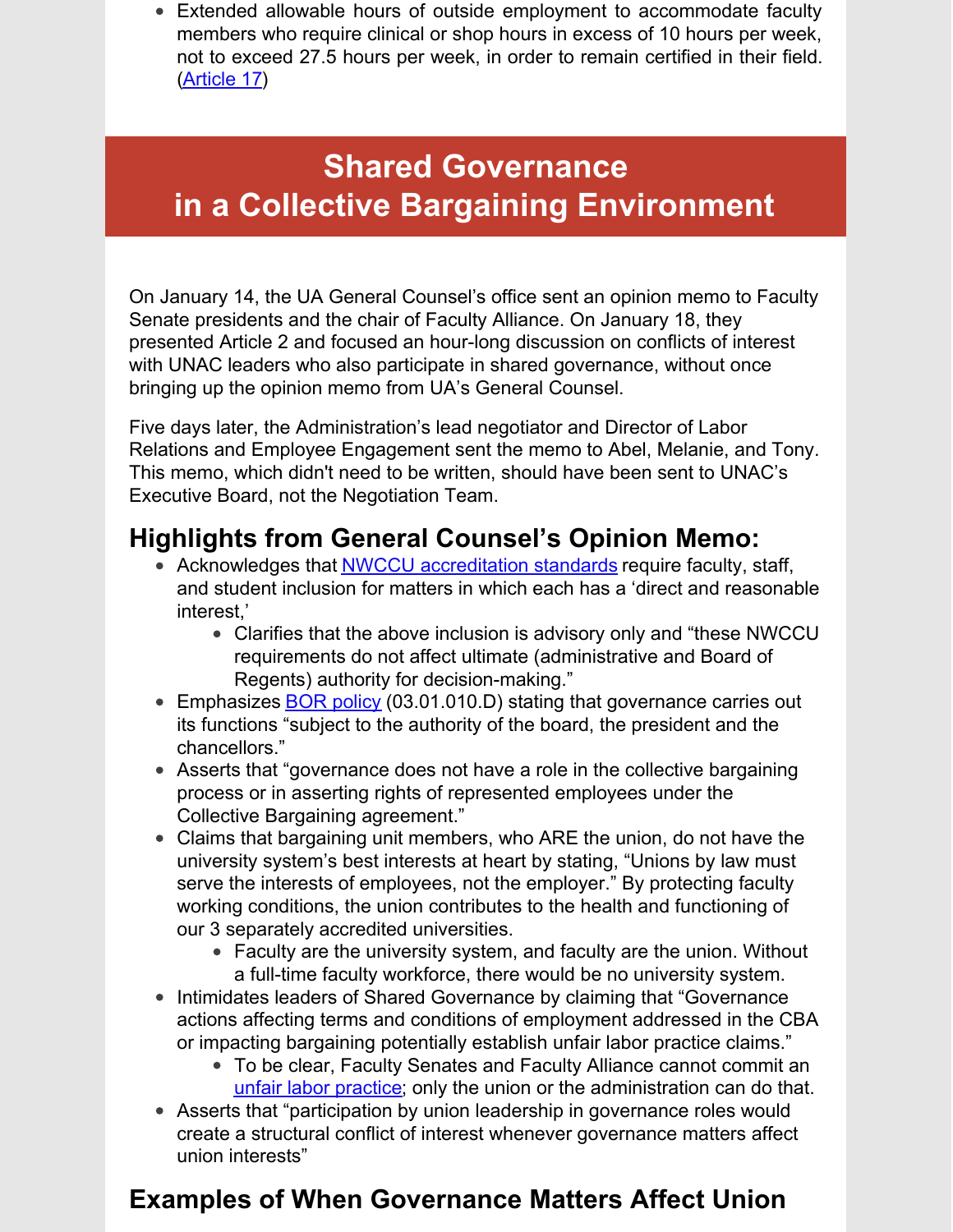#### **Interests:**

- promotion and tenure processes
- faculty handbooks
- workloads (e.g., shared governance is part of university service in UNAC workloads)

Our Affiliate organizations, AFT and AAUP, hold the view that Shared Governance is strengthened in Collective Bargaining environments. Read this [AAUP](https://www.aaup.org/article/reaffirming-principles-academic-government#.YesM8_iUthH) article on the continued relevance of shared governance, as well as the AFT report linked below.

> **AFT Report on Shared [Governance](https://files.constantcontact.com/4d5d67b2801/99be1287-76bd-435b-b9de-e5838089302b.pdf)**

## **Summary of Articles Exchanged**

### **A Rejected Package Proposal**

The Administration's Negotiation Team gave us a flimsy package proposal of Articles 3 and 17, and we rejected it. In their Article 3: Recognition counterproposal, they continue to include language preventing post-doctoral fellows from being bargaining unit members during their first 3 years of employment, claiming that these faculty members are 'basically graduate students still needing supervision.' However, mentorship is expected for all new, junior faculty members.

While these faculty are currently excluded from the bargaining unit, that language pre-dates and is out of compliance with the 2018 ALRA [decision](https://files.constantcontact.com/4d5d67b2801/b7768dbb-c2c5-4cf5-acd2-e29c31e97af2.pdf) (p. 8) merging UAFT and UNAC, which did not exclude any faculty members working more than 51% FTE. UNAC seeks to be compliant with the ALRA decision by adding all post-doctoral fellows to our bargaining unit.

In **Article 17: Working [Conditions](http://unitedacademics.net/wp-content/uploads/2021/11/Article-17-UNAC-counterproposal-10-26.pdf)**, they ignored our proposed language clarifying that labor law requires proactive collaboration with unions on health and safety issues, but they added a line clarifying that the administration will notify bargaining unit members of any health risks at their sites. Notifying members of decisions does not qualify as collaboration with the union.

### **Fighting for Non-Discrimination in Shared Governance**

We presented a counterproposal to **[Article](http://unitedacademics.net/wp-content/uploads/2022/01/Article-2-UNAC-Counter-1-24-22.pdf) 2**, omitting the Administration Team's language concerning conflicts of interest for UNAC leaders serving in Shared Governance roles. The language we rejected fell in line with the opinion memo from UA General Counsel, discussed above and is discriminatory to union leadership.

We introduced **[Article](http://unitedacademics.net/wp-content/uploads/2022/01/Article-10-UNAC-Proposal-1-25-22.pdf) 10[:](http://unitedacademics.net/wp-content/uploads/2022/01/Article-10-UNAC-Proposal-1-25-22.pdf)** Changes in Force Due to Discontinuance or Reduction of a Program or Financial Exigency. We also presented a counterproposal to [Article](http://unitedacademics.net/wp-content/uploads/2022/01/Article-1-UNAC-Counterproposal-1-25-22.pdf) 1: Agreement and Duration. The major sticking point on Article 1 has been inclusion of a Land Acknowledgement, which the Administration's Team does not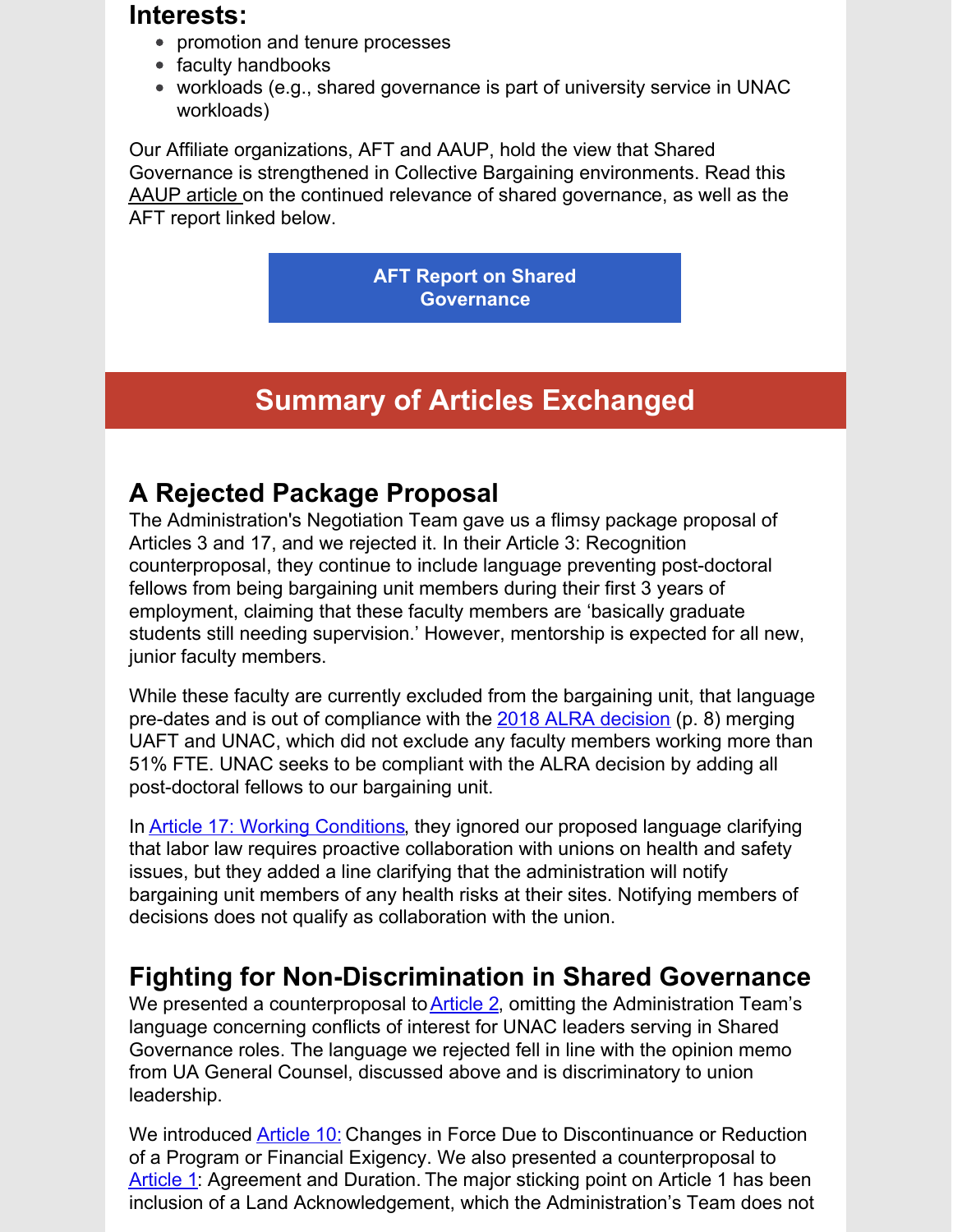want in the CBA. We revised our original Land Acknowledgement to address UA concerns about liability; we believe that existing UA non-discrimination policies and federal law address most of our members' concerns.

### **In Sum**

Overall, UNAC negotiations with UA continue to proceed very slowly as UA continues to drag its feet presenting counter proposals. For example, UA has been sitting on UNAC proposals for [Article](http://unitedacademics.net/wp-content/uploads/2021/11/Article-9-UNAC-Counter-11-16.pdf) 9[:](http://unitedacademics.net/wp-content/uploads/2021/11/Article-9-UNAC-Counter-11-16.pdf) Faculty Status: Appointment, Evaluation, Promotion, Tenure, and Termination, [Article](http://unitedacademics.net/wp-content/uploads/2021/10/Article-15-UNAC-proposal-10-18.pdf) 15[:](http://unitedacademics.net/wp-content/uploads/2021/10/Article-15-UNAC-proposal-10-18.pdf) Compensation, and [Article](http://unitedacademics.net/wp-content/uploads/2021/10/Article-16-UNAC-10-19.pdf) 16[:](http://unitedacademics.net/wp-content/uploads/2021/10/Article-16-UNAC-10-19.pdf) Personnel Benefits, for three months or more without providing a single counter proposal for any of them. UA claims that this amount of time is needed to assess all the changes UNAC is proposing, but we are dubious.

We encourage UNAC bargaining unit members to continue to watch/listen to UA/UNAC [negotiations](mailto:ua-bor@alaska.edu) and contact the UA system [president,](mailto:ua.president@alaska.edu) members of the UA Board of Regents, campus leadership (e.g., your Chancellor, Provost, and dean/director), and the UA negotiation team (lead negotiator David [Eisenberg](mailto:dce@davidceisenberg.com)) and urge them to work with UNAC to develop a fair and competitive collective bargaining agreement for our membership and the University of Alaska system.

Follow us on [Twitter](https://twitter.com/unac4996AK) (@unac4996ak) and join our [Facebook](https://www.facebook.com/groups/875916453106146) group (United Academics AAUP/AFT local 4996) if you use either or both platforms. We'll use these platforms as additional venues for communicating important news and events.

Thank you for your hard work as faculty members serving to fulfill the missions of all three universities and their local campuses. We appreciate you!

The United Academics Negotiation Team is committed to fighting for fair working conditions and competitive compensation for all of our bargaining unit members.

# **Status Of CBA Articles**

For a full run-down of our progress during the fall semester, please visit [www.unitedacademics.net](http://unitedacademics.net/)

Our website's homepage includes our negotiation-related presentations to-date as well as the links below of all of our article proposals and all of the Tentatively Agreed (TA'd) articles.

#### **UNAC needs to respond to:**

nothing

#### **UA needs to respond to**:

**[Article](http://unitedacademics.net/wp-content/uploads/2022/01/Article-1-UNAC-Counterproposal-1-25-22.pdf) 1: Agreement and Duration** [Article](http://unitedacademics.net/wp-content/uploads/2022/01/Article-2-UNAC-Counter-1-24-22.pdf) 2: Purpose [Article](http://unitedacademics.net/wp-content/uploads/2021/11/Art-3-UNAC-Counter-11_16.pdf) 3: Recognition **[Article](http://unitedacademics.net/wp-content/uploads/2021/12/Art-6-UNAC-Counter-11-29.pdf) 6: Academic Freedom and Responsibility** [Article](http://unitedacademics.net/wp-content/uploads/2021/11/Article-9-UNAC-Counter-11-16.pdf) 9: Faculty Status: Appointment, Evaluation, Promotion, Tenure, and Termination [Article](http://unitedacademics.net/wp-content/uploads/2022/01/Article-10-UNAC-Proposal-1-25-22.pdf) 10: Changes in Force Due to Discontinuance or Reduction of Program or Financial Exigency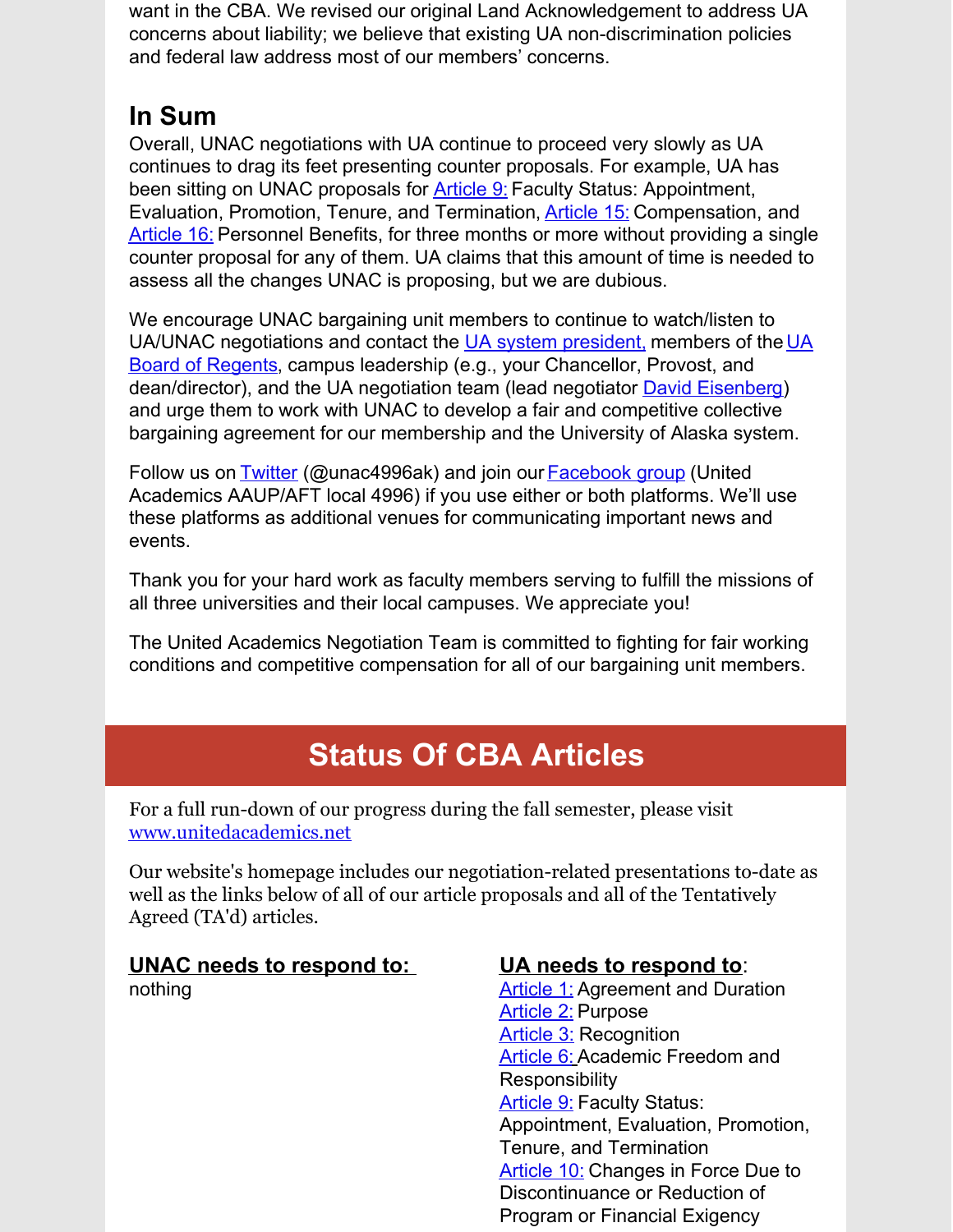**[Article](http://unitedacademics.net/wp-content/uploads/2022/01/Article-11-UNAC-Counter-1-18-22.pdf) 11: Disciplinary Action** [Article](http://unitedacademics.net/wp-content/uploads/2021/11/Article-13-UNAC-Counter-11-1-21.pdf) 13: Workload [Article](http://unitedacademics.net/wp-content/uploads/2021/10/Article-15-UNAC-proposal-10-18.pdf) 15: Compensation [Article](http://unitedacademics.net/wp-content/uploads/2021/10/Article-16-UNAC-10-19.pdf) 16: Personnel Benefits **[Article](http://unitedacademics.net/wp-content/uploads/2021/11/Article-17-UNAC-counterproposal-10-26.pdf) 17: Working Conditions** 

#### **Articles Both Teams Have Tentatively Agreed Upon (TA'd):**

[Article](http://unitedacademics.net/wp-content/uploads/2022/01/Article-4-TAd-1-19-22.pdf) 4: Membership and Voluntary Dues Deductions

- [Article](http://unitedacademics.net/wp-content/uploads/2022/01/Article-5-TAd-1-19-22.pdf) 5: United Academics' Representatives and Privileges, Release Time
- [Article](http://unitedacademics.net/wp-content/uploads/2022/01/Article-7-TAd-1-19-22.pdf) 7: Resolution of Disputes

[Article](http://unitedacademics.net/wp-content/uploads/2021/09/Article-8-TAd-on-9.21.21.pdf) 8: Construction of Agreement

[Article](http://unitedacademics.net/wp-content/uploads/2021/12/Article-12-TAd-11-29-21.pdf) 12: Personnel Files

- [Article](http://unitedacademics.net/wp-content/uploads/2022/01/Article-14-TAd-on-9.21.21.pdf) 14: Intellectual Property
- [Article](http://unitedacademics.net/wp-content/uploads/2021/10/Article-18-TAd-10-19-21.pdf) 18: Management Rights
- [Article](http://unitedacademics.net/wp-content/uploads/2021/09/Article-19-TAed-8-31.pdf) 19: No Strike/No Lockout
- [Article](http://unitedacademics.net/wp-content/uploads/2021/10/ARTICLE-20-TAd-10.5.21.pdf) 20: Meet and Confer
- [Article](http://unitedacademics.net/wp-content/uploads/2021/09/Article-21-TAed-8-31.pdf) 21: Severability
- [Article](http://unitedacademics.net/wp-content/uploads/2021/09/Article-22-TAd-on-9.21.21.pdf) 22: Totality of Agreement

#### **NEXT BARGAINING SESSIONS**

- Monday, February 7 and Tuesday, February 8
- Monday, February 21 and Tuesday, February 22

## **UNAC NEGOTIATION TEAM CONTACTS**

Lead Negotiator - Tony Rickard, Ph.D. UAF tony.rickard@unac4996ak.com

> President - Abel Bult-Ito, PhD abel.bult.ito@unac4996ak.com

UAA Representative - Tara [Palmer](mailto:tmsmith@alaska.edu) tara.palmer@unac4996ak.com

UAS Representative - Jill Dumesnil, PhD jill.dumesnil@unac4996ak.com

UAF Representative - Kris Racina kris.racina@unac4996ak.com

Extended Sites Representative - Andy Anger (UAF CTC) andy.anger@unac4996ak.com

> Contract Manager - [Melanie](mailto:melanie.arthur@unac4996ak.com) Arthur, Ph.D. melanie.arthur@unac4996ak.com

Assistant Contract Manager - Kate [Quick](mailto:kate.quick@unac4996AK.com), MFA kate.quick@unac4996ak.com

United [Academics](http://unitedacademics.net/) Local #4996 (UNAC) is the bargaining unit that represents all non-adjunct, full-time faculty at the University of Alaska. UNAC is an affiliate of the American Association of University Professors (AAUP) and the American Federation of Teachers (AFT).